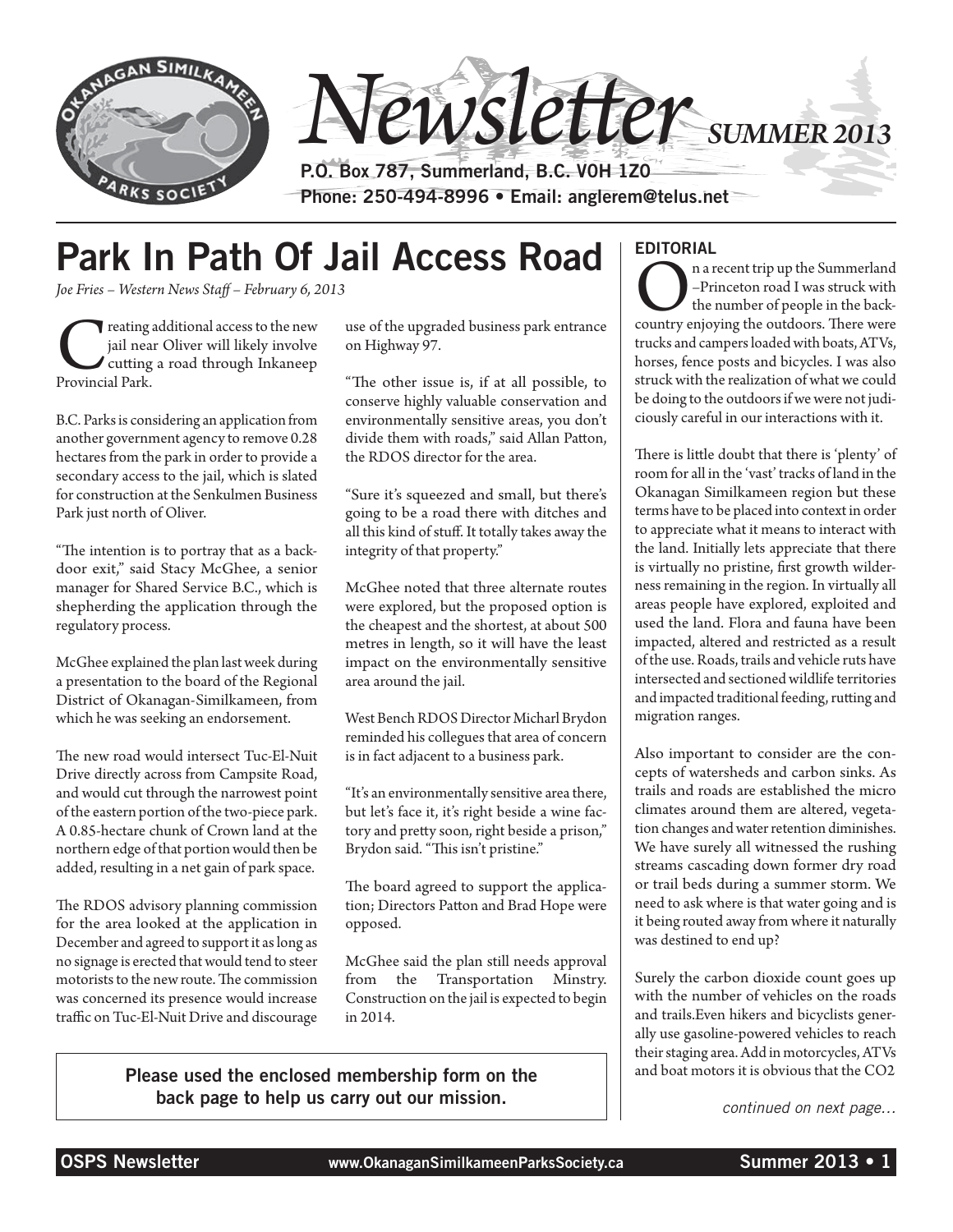counts are up. Does the vegetation of the Okanagan Similkameen have the ability to sequester and clean up our air?

The wildlife that inhabits this region needs large tracts of undisturbed land to roam, feed, reproduce and exist. We probably get a very good idea of what can occur otherwise from stories on the evening newscasts. Bears, cougars, coyotes and other wildlife have all been 'putdown' this spring because they ranged into contact with humans. Deer culls have been big news as well. The human territories appeal to this wildlife because natural ranges are being diminished. Wildlife requires a great deal of land and if we value wildlife, as is surely the case, then we have to ensure that the land is available.

However, do not get the impression that this is a call for people to stay out of our backcountry and outdoors. Rather this is a reminder to consider what we have, value it for more than dollar value and maintain it for everyone. There are enough roads and trails that everyone can enjoy an activity, if it is done responsibly. Different endeavours can use different areas and the access to them. For example there is no need to do damage to a good hiking trail if a horse trail is located adjacent to it and there is little to be gained by having a four-wheeler dig ruts in a trail where horses are used. We can exist together but there must be some consideration for limiting our footprints, protecting our treasures and respecting both the environment and other peoples' endeavours.

# OSOYOOS LAKE WATER QUALITY SOCIETY ANNUAL GENERAL MEETING

*4Th June 2013 at the Osoyoos United Church* 

### **MILFOIL**

Guest Speaker: Lisa Scott, registered biologist, invasive species specialist, and Co-ordinator of the Okanagan & Similkameen Invasive Species Society (OASISS):

http://www.oasiss.ca/index.html 'Zebra Mussels and other aquatic invasive species'.

Like their terrestrial counterparts, waters for centuries but never as rapidly as aquatic invasive species (plants and animals) have been entering Canadian today. Fisheries and Oceans Canada states that aquatic invasive species have already been responsible for significant devastation of some native fish species and fisheries in Canada. Annually, the problem is responsible for billions of dollars in lost revenue and control measures.

Water-based recreational activities such as angling, boating and diving can spread aquatic invasive species to new locations. Plants, animals, and microscopic creatures can cling to clothing, equipment and boats. If not cleaned, these species can be introduced into new bodies of water.

Last summer a snakehead fish ("Frankenfish") was discovered in Burnaby Lake, BC. It drew worldwide media attention and made us realise how potentially destructive invasive species can be. We must be vigilant and not allow these or any other invasive species to get into our lakes and rivers. In the Okanagan Valley, there has been little attention on invasive aquatic species, with the exception of **Eurasian Water Milfoil**. Invasive plants like milfoil, and also freshwater algae known as **Didymo or Rock Snot**, can form thick mats on the surface of the water, which can impede light penetration to underwater plants and animals, hinder boat traffic, clog intake pipes of boats, foul fishing lines and nets and cause a danger to swimmers. Once established, these species are extremely difficult, if not impossible, to eradicate. Economically, the impacts of aquatic invasive plants can be devastating. Many of these species can cause increased boat repair and maintenance costs when they become tangled in motors. Real estate values can become depressed on waterbodies with aquatic plant infestations like milfoil. Water intake structures on dams can be damaged from mats of invasive plant materials. Management strategies to address infestations are extremely costly.

Unfortunately, the concerns do not end with plants. In fact, aquatic invasive animals pose a far greater threat to our waterways. Of immediate concern are two freshwater mussel species, **Zebra and Quagga Mussels**; there are no known occurrences of these mussels in British Columbia. These invertebrates

rapidly colonize hard surfaces and can subsequently clog water-intake structures, impact recreation, alter food webs and affect water quality. Invasive mussels can affect entire ecosystems. Recent research has determined there is a high risk of invasive mussels not only surviving in some parts of Okanagan Lake, but there is a high potential for massive infestations.

When it comes to aquatic invasive species, the ecological balance of our lakes and rivers is at risk, and so is our drinking water. Prevention of harmful new invasions is the first priority, as it is the most cost-effective way to deal with the problem. Once species are established, the task becomes far more complex and costly.

**Please Note:** In 2013, OASISS will be working cooperatively with the Okanagan Basin Water Board (OBWB) to launch a valley wide campaign to stop the spread of aquatic invasive species. Watch for summer students Elissa (South Okanagan), Jackson (Central Okanagan) and Heather (North Okanagan) at boat launches, campsites, festivals, fairs and at marinas. Thanks to the OBWB and the Canada Summer Jobs program for helping to protect our waters!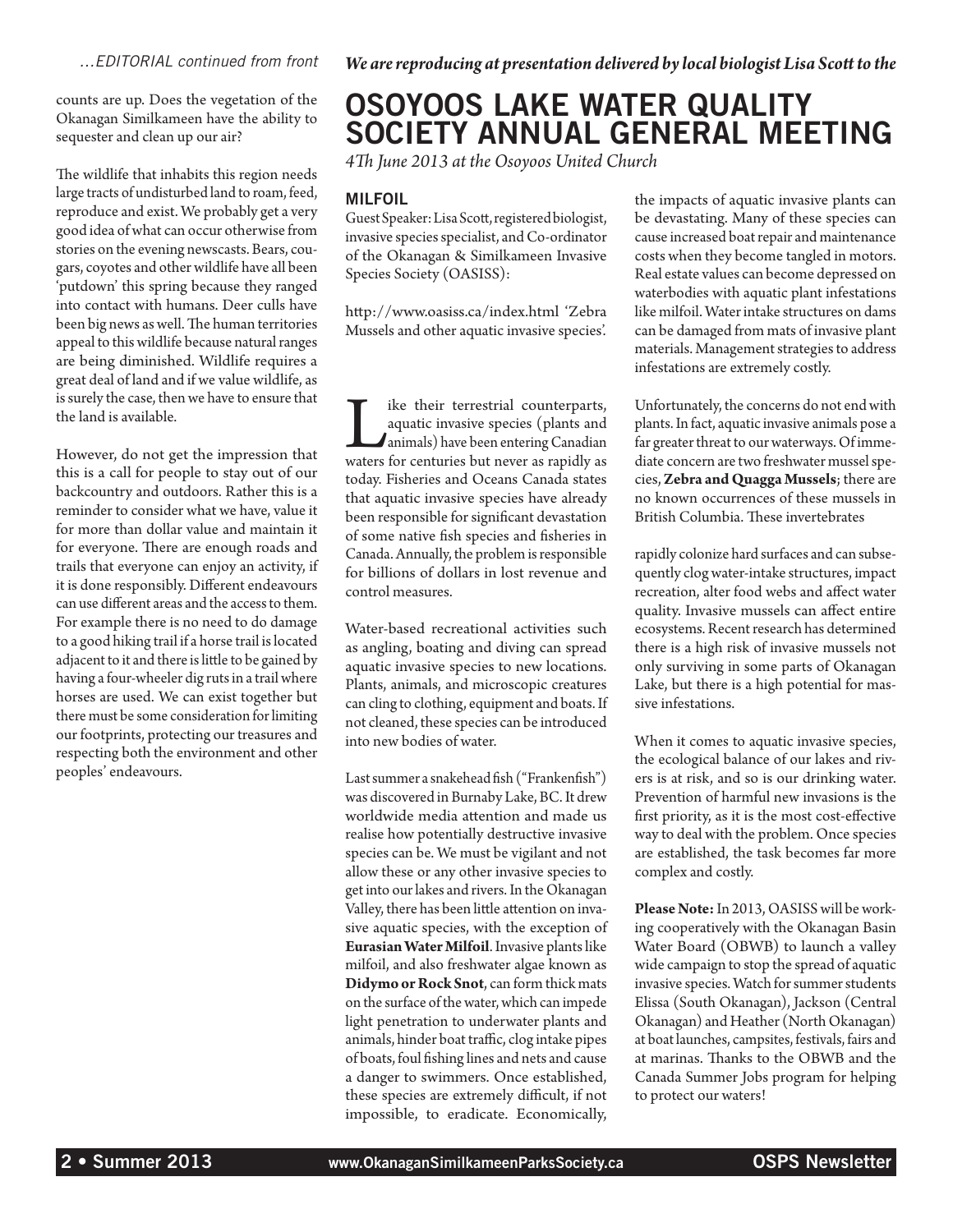# Trans Canada Trail Launches New Website

*by Trans Canada Trail*

In early 2012, the Trans Canada Trail<br>team was proud to unveil its new website,<br>which not only showcases the beauty of<br>the Trail, but offers state-of-the-art functionn early 2012, the Trans Canada Trail team was proud to unveil its new website, which not only showcases the beauty of alities courtesy of its mapping partner, ESRI.

The most important development is that visitors to www.tctrail.ca can now set up a free account, which gives them access to hidden goodies such as maps, events listing and pictures.

### LOOKING FOR A MAP?

Click on the 'Explore the Trail' tab and you're on the Trans Canada Trail's official, interactive map. Using the Search tab in the map allows you to find your next destination. Once you've zoomed into that destination, a list of local sections of the Trail will appear – if you've logged into your Trail account, you'll not only get a description of the selected trail segments (gravel versus paved, for instance), you'll also have access to three different types of files describing the Trail. The first type is

'.kml,' which you can open in Google Earth. The second type is '.gpx,' which gives you geocaching types some GPS data for your searches. The third type is a simple '.pdf' document of the trail segment, which will be useful to most people out there.

### SHARE YOUR STORIES!

Being a member of the Trail's online community also allows you to share your events, photos and stories on the map. Make sure you're still logged in and, once you're on the map, select the Share tab. You'll only be able to share if you've zoomed into a location sufficiently. By selecting 'Place a Pin' from the Share tab, you can place a pin on the map and choose information to share with fellow community members. If you want to see others' stories, pictures and events, check off the Stories, Photos, Activities or Events boxes (Note: if nothing shows up, that means that nothing is currently active on that Trail segment. Be brave and be the first to submit a photo!)

### WALK, CYCLE OR CANOE ACROSS CANADA

The new interactive map also allows you to track your milage! The My Trail tab in the map allows you to input the number of steps or kilometers you have walked, run, cycled or even canoed, daily. As you input your information, you can see your progress across Canada starting in the west in Victoria. Challenge yourself – how long do you think it will take you to get across the Rockies? Challenge your friends and coworkers – who will make it to the Maritimes first?

### AND SO MUCH MORE!

Keep an eye on the site and the map, because more exciting changes are afoot, particularly in regards to the 'My Trails' tab. You'll be able to create entire challenges and invite friends, family and even strangers from across the country and even the world to "walk" across Canada, or whatever distance is enticing to you. By signing up to the Trans Canada Trail's newsletter, you'll find out first! You can sign up by submitting your email address at the bottom of any page on www.tctrail.ca.

### SAVE OUR SPECIES Protecting endangered species is common 'cents'

For months, Canadians have listened to elected officials in Ottawa tell them that protecting the environment is bad for the economy. Luckily, most don't believe the hype.

According to a national poll (commissioned in part by Ecojustice), nearly all Canadians



think it's important to protect endangered plants and animals. And the majority of those asked (85%) say diverse and abundant populations of wildlife play a crucial role in supporting the country's economy and health.

The message from Canadians is clear: it's about interdependence, supporting the delicate relationship between economic growth and preserving the ecosystems that sustain this growth, our lives and those of other species. Healthy and intact ecosystems supply our drinking water, enrich our soil and regulate the climate, providing the clean air, water and land we all need to survive.

That's why Canada's national endangered species law is so important. The Species at Risk Act (SARA) doesn't just protect endangered wildlife, it also protects the ecosystems that they – and we – depend on. More than 500 species are currently listed under the Act.

But now the federal government is talking about watering-sown SARA make it more "efficient." Given the drastic cuts made to key environmental laws last year – also under the guise of greater efficiency – we have reason for deep concern.

Now is no time to weaken SARA and prioritize industrial development over protecting the environment. Making sure we take care of endangered species and the ecosystems we all rely on isn't just good for business. It's common sense.

Kimberly Shearon, *Communication Coordinator* 

*Winter 2013 / Issue 69*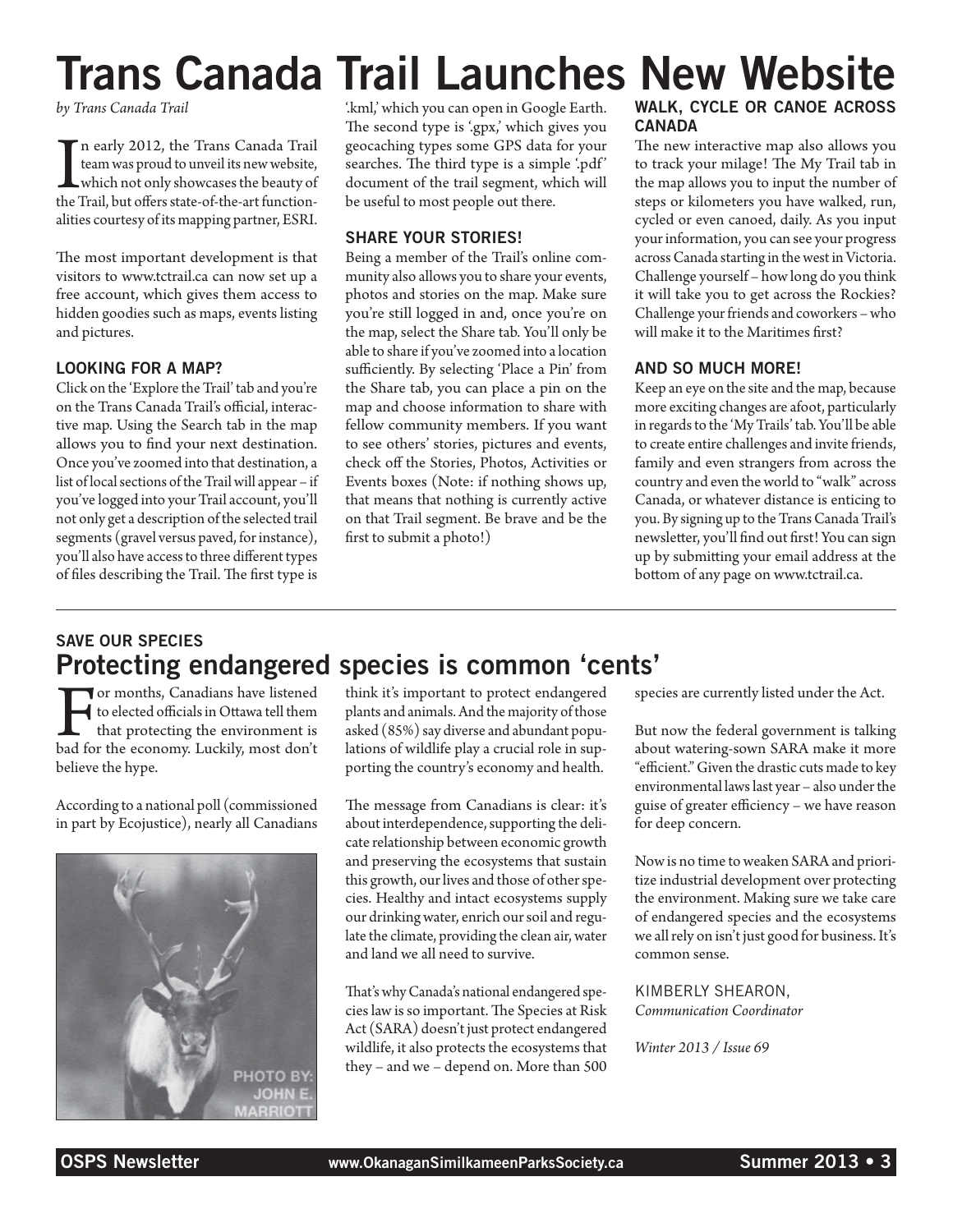# 10 Principles for Strong Environmental Laws

*Values West Coast will use your donation to fight for*

**Canadians want strong environmental assessment process that delivers on core Canadian values to the** tal laws, and we deserve an environmental assessment process that environment, democracy, and responsible development. Here is a blueprint of what strong environmental assessment legislation must include, at a minimum, to protect those values and ensure wise decisions making process. Strong environmental assessment (EA) laws should be based on and measured against the following key principles:

- **1. Adopt sustainability as the core objective.** EA legislation should be directed, at its core, to achieving specific and measurable sustainability goals and leaving a positive environmental and socio-economic legacy.
- **2. Strengthen public participation.** An effective and inclusive EA should have early and ongoing processes to meaningfully engage the public in assessments of proposed projects or policies, including demonstrated participation opportunities from the initial identification of the proposal through to monitoring, full transparency and sharing of information not only by government but also by proponents. Meaningful engagement with the public also requires that funding is provided through an independent body for multi-faceted assistance to participants and on an early and ongoing basis.
- **3. Meaningfully involve Aboriginal governments as decision makers.**  An EA process should respect and accommodate Aboriginal and Treaty rights, including Aboriginal title, with Aboriginal rights-holders having a meaningful role in government-to-government decision making on resource development in their territories and all aspects of environmental planning and assessment.
- **4. Establish legal framework for strategic environmental assessments.** Strategic EA should systematically integrate environmental considerations into government planning and decision making processes relating to proposed policies, plans and programs and there should be public records to demonstrate how this integration has been carried out and implemented.
- **5. Establish legal framework for regional environmental assessments.** Regional environmental assessments undertaken ahead of industrial development, or a major expansion of development, should be carried out to help define the terms and requirements of subsequent project assessments as well as providing baseline data and analysis for subsequent assessments.
- **6. Require comprehensive, regional cumulative effects assessments.** Create and implement a mechanism so that comprehensive, regional cumulative effects assessments are conducted based on the need to manage for sustainability and the outcomes legally integrated into decision making.
- **7. Employ multi-jurisdictional assessment and avoid substitution.** Effective EA should require that all provinces and territories negotiate, in serious consultation with Aboriginal governments, and execute harmonization agreements with the federal government that: allow for predictable sharing of EA responsibilities; follow the highest standards and best practices; and allow for efficient administration of the process among all affected levels of government and departments.
- **8. Ensure transparency and access to information.** For ay EA process to be

credible and transparent, all project information, including that not required by the assessor but produced by the proponent, should be readily accessible online.

- **9. Make EA procedures more fair, predictable, and accessible.** Each type of EA should have predictable processes, actors, and procedures; but predictability of process must not be conflated with predictability of outcome. Even where simplified, each step in an EA should demonstrate how all information required to make the best decision, including that provided by Aboriginal groups and the public, is being fully considered. An efficient EA regime should provide for clear rights of appeal for affected parties and for those with public interest standing.
- **10. Apply design principles throughout the EA process to ensure that focus and efficiency do not come at the expense of democratic and constitutional rights.** A successful EA regime must be applied broadly and consistently, while ensuring particular reviews are focused and efficient. Any policy or proposed project that could inhibit progress toward sustainability goals or cause significant adverse environmental impacts must undergo an EA.

*This checklist for strong environmental assessment laws was jointly developed by West Coast Environmental Law, Green Action Centre, and Mining Watch Canada. 200-2006 West 10th Avenue Vancouver, BC V6H 1J6 604-684- 7378 admin@wcel.org www.wcel.org*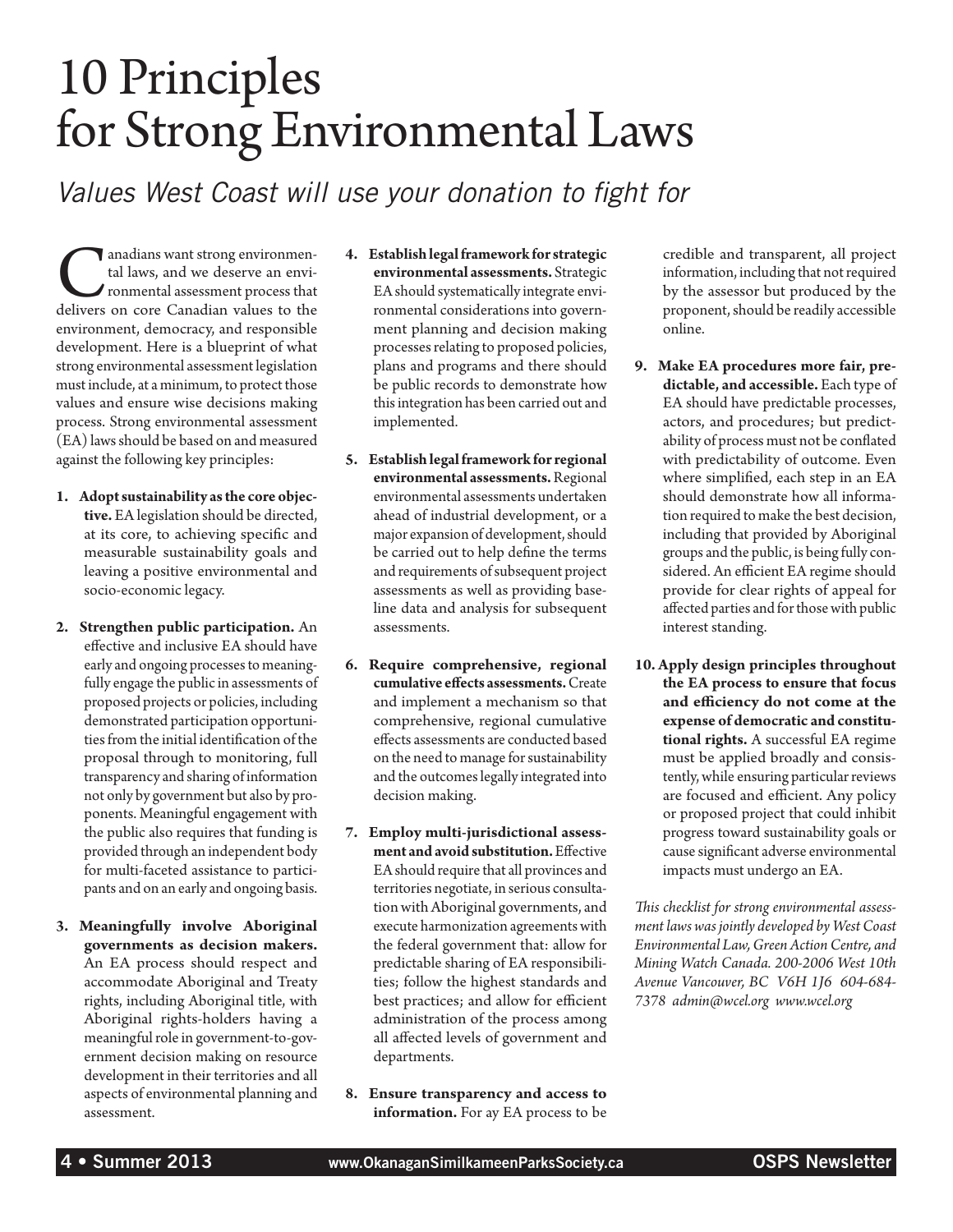

Bill Johnston and family on Dewdney Trail in Snass Creek Valley, north of Rhododendron Flats on Highway 3, 1981. The OSPS Trails Committee prepared cedar posts to hold various directional signs on historic trails in the Cascades. Note: the width of the tread of the trail is approximately two feet, the standard for the 400 mile trail (644 kilometres) from Hope to Wildhorse Creek in the East Kootenays.

*Left photo - Bill Johnston & family Bottom photo - Claire Johnston Photographer - Pat Johnston*

The signs were placed on the Dewdney Trail 2.5 kilometres (1.5 miles) above Highway 3 on the trip the Johnston family took to Dewdney Pass, 10 km (six miles) above the highway at Snass Creek, 1981. Dewdney Pass is at the Cascade Divide, separating the Skagit River drainage from the Tulameen River headwaters. The Tulameen/Similkameen/Okanagan River drainage is part of the Columbia River system.

# The Story

**Over thirty years ago OSPS was involved in assisting with the reestablishment and maintenance of historic trails in the Cascade Mountain range. The story of OSPS Trail Committees role in this ongoing project will be told** reestablishment and maintenance of historic trails in the Cascade Mountain range. The story of OSPS Trail Committees Okanagan Historical Society's Journal.

Bill Johnston, a long time director of the OSPS, has been involved with this project from the early 1980's and has been instrumental in maintaining a link with the various committees that have been involved. His memories and notes have been tapped for this story of historical significance.

In 2013 the OSPS continued its support for the Cascade Trails by supplying resources for maintenance and necessary archaeological work. The OSPS can surely take pride in the role that has been played in ensuring that the trails are available for study and pleasure. We thank our predecessors for their foresight and dedication.

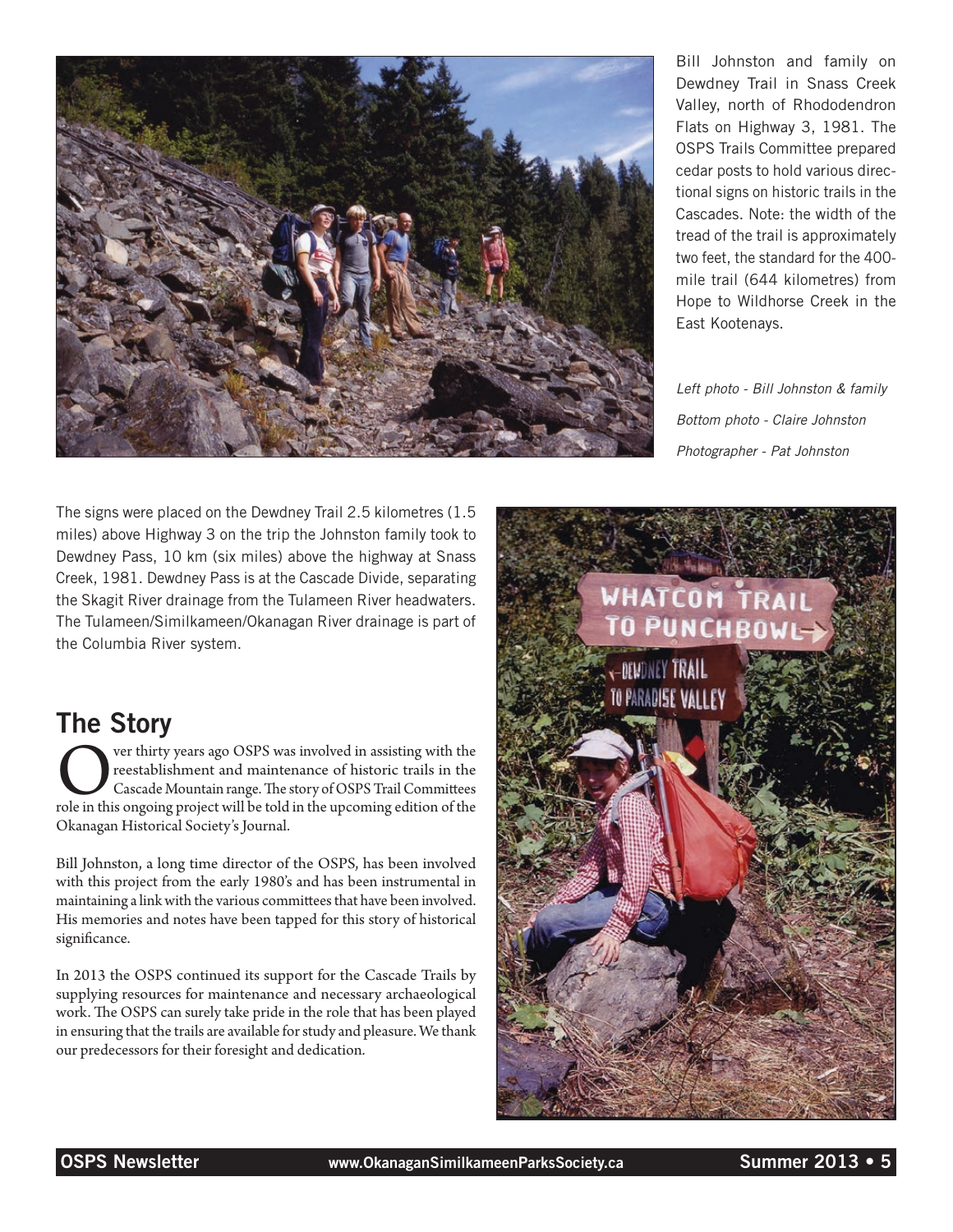## Notes from the Past

## Editorial Note

**On July 3, the executive of the OSPS** supported Summerland Trans Canada Trail Society met with government representative from the Ministry supported Summerland Trans Canada Trail Society met with govof Tourism, the Arts and Sports to discuss the future status of the Trans Canada Trail, especially in regard to motorized use. The society has received numerous complaints about ugly encounters between non-motorized and motorized users. The government people assured the Society that they would do their best to prevent such encounters in the future. Watch for our next newsletter for more information on this issue. Meanwhile, whether you are motorized or not, please let us know what you think about this issue.

Juergen Hansen *Life Member, OSPS*

### South Okanagan National Park Proposed park would preserve flora and fauna

I am strongly in favour of the proposed<br>federal national park for the following<br>reasons. This park, established over the<br>long term, is the best way to preserve and federal national park for the following reasons. This park, established over the manage the unique flora and fauna of the South Okanagan-Similkameen.

A federal park will ensure a legacy for future generations with consistent and high quality management, conservation and adequate financial support. It will also create an exceptional opportunity to generate local and tourist activity that will bring millions of annual revenue to the area.

Several aspects of this proposal are critical. The proposed trans-boundary linkage with the State of Washington and the inclusion

# *Summer of 2007*

### TILMA means trouble

Dear Editor,

On April 28, 2006, the provinces trade agreement if you will. On April 1 of of British Columbia and Alberta entered into an agreement, a free this year the Trade, Investment, and Labour mobility agreement (TILMA) took effect. It will have a devastating effect on local democracy, public health and the environment. The agreement allows corporations and individuals to sue provincial governments for any measure they feel may hinder there bottom line, even measures designed to protect the environment or public health care will be at risk to corporate lawsuits as high as \$5 million. Not only was TILMA not

# *Summer 2006*

of the Vaseux Lake complex with that of the White Snowy-Kipoola-Kobau complex is vital to maintain ecological integrity and wildlife corridors. This is a true Canadian treasure and heritage and we are morally obligated to protect the area and its species for future generations.

The establishment of a national park is a significant opportunity to engage the First Nations culturally, financially and in management. First Nations tourism and eco-tourism are a winning team. It is important that the public be aware that \$50 million has been set aside to acquire grazing rights on crown land from willing sellers for conservation financing options for First Nations and to purchase land from willing sellers at fair market value.

If we do not support this proposal now, we will have missed what is likely the last opportunity to protect viable areas of unique wildlands and its inhabitants. For more information visit the National Park Reserve Feasibility debated in the legislature in BC or Alberta but municipal and local governments weren't even consulted before it was signed.

For more info on TILMA please go to www. canadians.org or e-mail me at venalee@ nethop.net

Thank you.

George Venables, Cawston *Penticton Herald May 22, 2007*

Study office at 102 Industrial Place, Penticton or visit www.pc.gc.ca/sols

OSPS Member, Laurie Rockwell *Summerland Review, June 8, 2006*

## Proposed National Park

S<sub>lent jo</sub> enator Ross Fitzpatrick said through the course of its development, the park would produce 832 full-time equivalent jobs, which would translate into 161 fulltime jobs in terms of daily park operations and could see as many as 300,000 visitors each year by 2015. Fitzpatrick said in terms of a national park it isn't large, but "it's very environmentally sensible … it's the crucible of one of the most beautiful parts of Canada."

SCOTT TRUDEAU *Penticton Herald, June 19, 2006*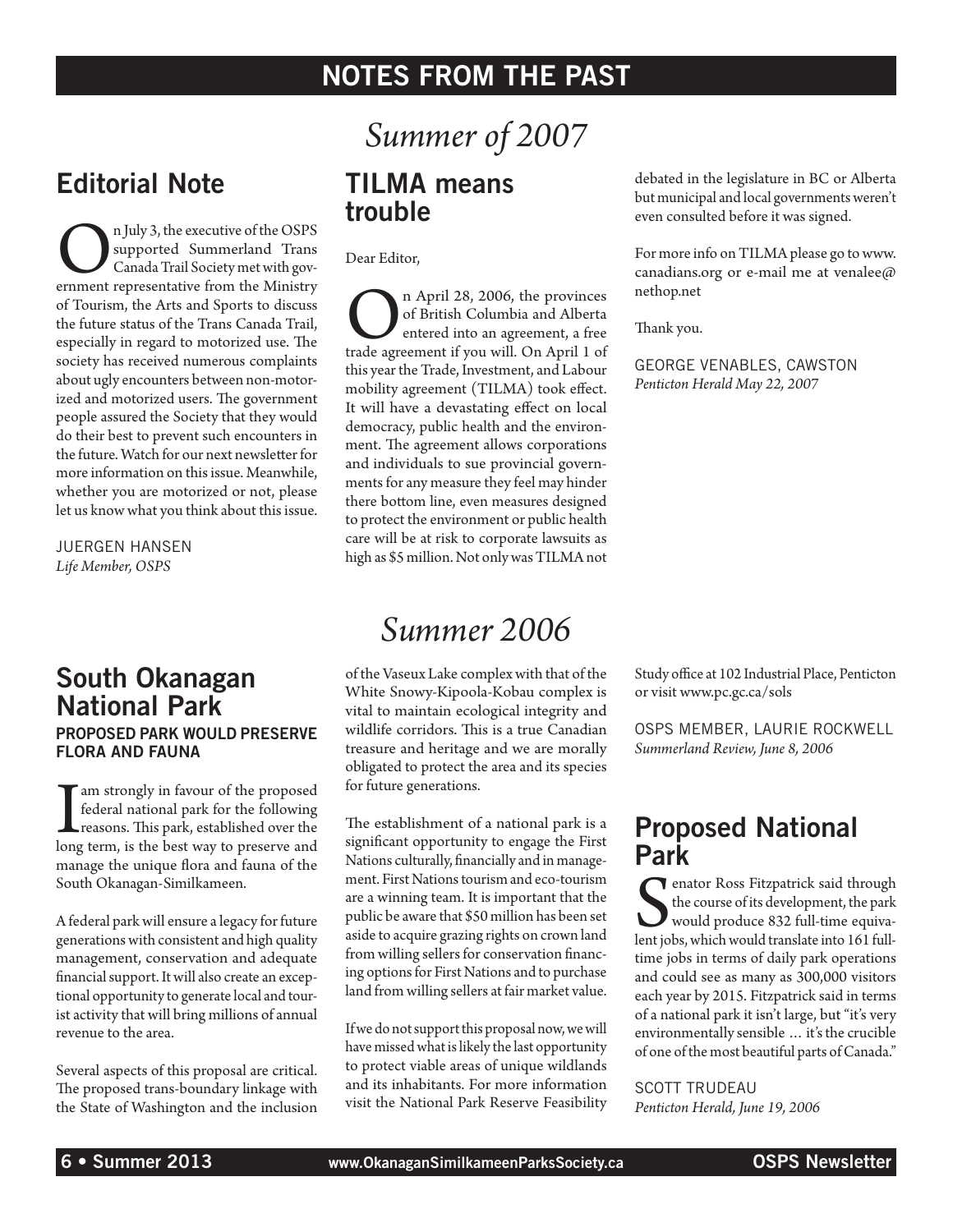# OSPS ACTIVITIES & PROGRAMS IN 2012-13

### **APRIL 2012**

A cheque for \$3,438 was donated for work on the Cascade Trail

Delivered a letter of OSPS support for the national park proposal to the Regional District Okanagan Similkameen.

Some directors attended a CPAWs meeting regarding the national park proposal and reported speaker Chloe O'Loughlin was excellent. She made a persuasive presentation re economic value of a national park to various business and professional people as well as to ranchers and others affected.

#### **MAY**

OSPS contributed \$300 to sponsor the lunch in Penticton April 4 at which guest speaker Chloe O'Loughlin spoke on behalf of CPAWS regarding the national park proposal.

OSPS contributed \$1,000 to support the 2012 Meadowlark Nature Festival.

Director Johnston attended an ORC workshop on liability and risk management

#### **JUNE**

Darkened Website, in conjunction with other organizations, on June 4 to protest federal governments use of the omnibus method to bundle proposed legislation

*This letter was recently sent to the Summerland Council by Sheila White, an O.S.P.S. director and a resident of Summerland. Wouldn't it be wonderful if each of the Okanagan Similkameen communities were to receive and act on a similar letter. Something for you to think about (and do).*

### Portion of letter drafted by Sheila White to Summerland Council

### May 2013

**S** ummerland is an attitude that has a lot to offer could be another dr. **T** ummerland is an attractive small town that has a lot to offer tourists. But there could be another draw, which has not

There are some old trails and pathways around, but there is potential to add to the OSPS contributed \$800 toward a completed plaque that was mounted on a rock at the bird sanctuary in Summerland which once belonged to Doreen and Irvine Adams. Some directors attended the unveiling ceremony.

Directors attended the BC Nature AGM (at which a resolution was passed to support the proposed national park) and attended the ORC AGM

That OSPS give input to the provincial government that recognizes the contributions of the Village of Princeton, Rev. John Goodfellow, Harley Hatfield (and later in his work with Okanagan Historical Society), and the Okanagan Similkameen Parks Society for the work done in founding Manning Park. A plaque is being made to recognize the founder.

### **OCTOBER**

OSPS donated \$10,000 donated to the Nature Conservancy of Canada for the South Okanagan Project

Havier Walker donated materials for the OSPS historical files.

#### **NOVEMBER**

Director Johnson attended regional district meeting in Naramata regarding trails, forestry and watershed: OSPS sent letter to the chair (J.Hawkins) voicing opposition to motorized vehicles being on T.C. Trail in this region (Adra Tunnel and Naramata Creek Park).

New OSPS logo selected and put to printing.

Noted 40th anniversary of the study 'Is Everything Alright Up There', written by John Woodworth and published by OSPS.

#### January 2013

Director Meheriuk served as the OSPS liaison with the SOSNPN on its telephone conferences and in meetings.

The OSPS donated \$1,000 to the 2013 Meadowlark Festival.

#### **FEBRUARY**

Directors attended RDOS meetings re biodiversity. Comments re wildlife corridor and habitat in OK Falls, Oliver and Penticton.

OSPS Board wrote in reply to letter of application re wind energy above Naramata (pointing out many errors in the application and also lack of reliable wind in area in question).

#### **MARCH**

OSPS supported the Cascades trail development (\$3 000+) for the coming year.

OSPS donated \$5,000 to Nature Conservancy of Canada to assist with wildlife throughways.

list with a variety of offerings:

1. Peach Orchard – old, shady, easy hike up to the highway

2. Giant's Head – a long or short challenge depending on the starting point. Fantastic view.

3. Conkle Mountain – a good walk with nature viewings.

4. Garnett Valley – the Heritage Trail past the reservoir. An interpretive sign has been placed here.

5. Rattlesnake Mountain – good views and should have a dedicated trail if a subdivision goes ahead.

6. Lakeshore – partly done in Lower Town, should connect Crescent Beach to Trout Creek.

7. Trans Canada Trail – a wonderful nonmotorized trail leading south to Penticton and east to Osprey Lake and on. Needs to have municipal assistance in firm designation. Volunteers have raised much money and spent hundreds of hours to produce this trail, including building fences and trestles where necessary. Horses and motorized traffic can easily use the nearby road. Municipal assistance need to support this long section (70 km) of Trans Canada Trail.

8. The walkways either side of the highway bordering Trout Creek. Different values east or west but both have great off-leash walks.

The OSPS has been assisting with trails: KVR, HBC Brigade, Oliver-Osoyoos and Trans Canada Trail for many years. It would be good to see Summerland realize its potential by encouraging walking and cycling tourism as well as opportunities for ourselves.